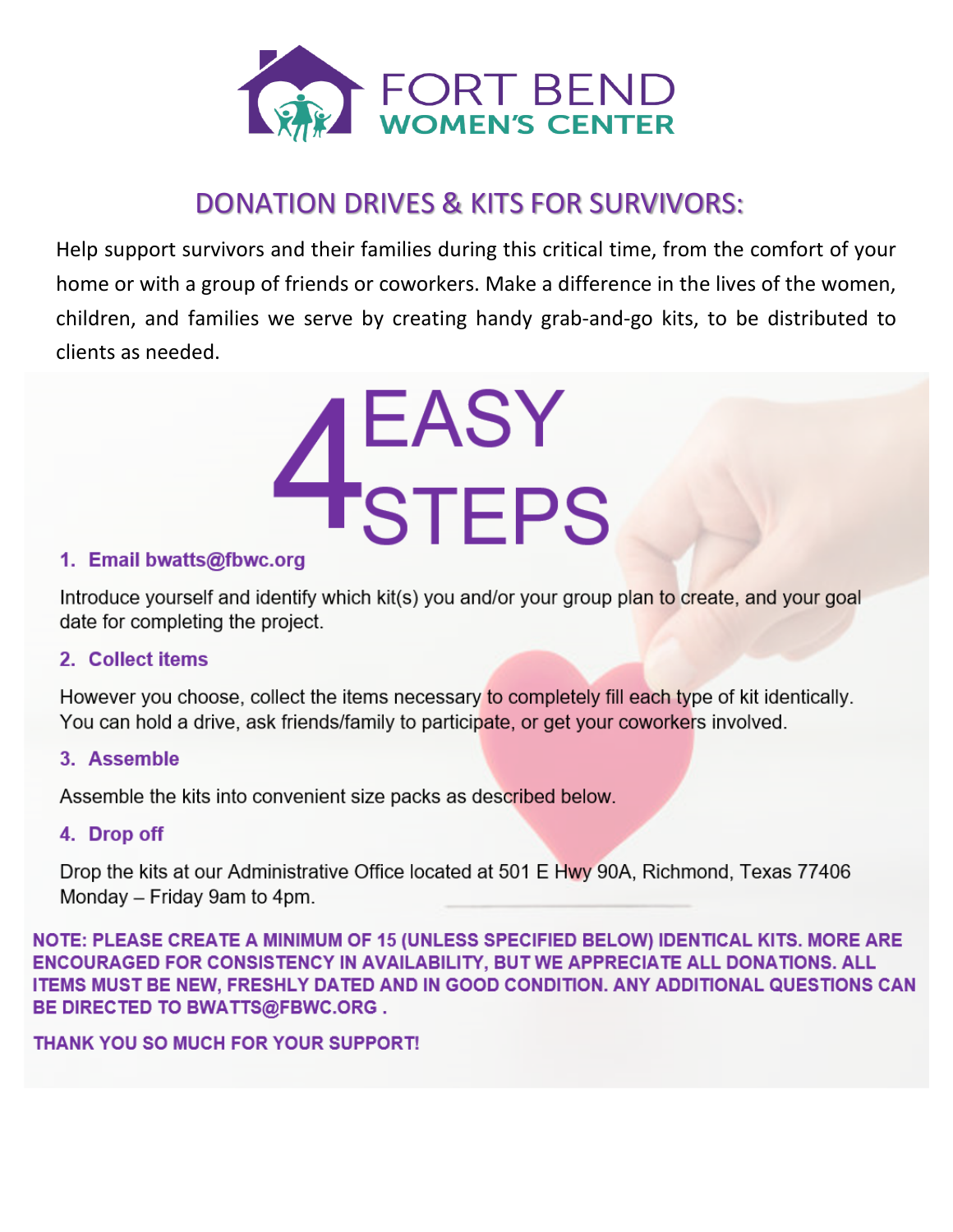### **KITS FOR CHILDREN'S (SEASONAL)**

Our Children's Early Child Development program provides opportunities for the children to enjoy certain holidays or school-related activities. You can help provide supplies for these activities **Egg Hunt Kits**

- Provide 30 plastic eggs with individually *wrapped* candy *OR*
- Provide 30 plastic eggs with small trinkets

#### **Trick or Treat**

• Provide 2 bags of assorted candy along with trinkets for 20 children

#### **Back to School (suggestion)**

- Provide 10 backpacks
- Provide 10 pencil boxes
- Provide 10 packs of pencils
- Provide 10 packs of pens (black or blue)
- 10 Pocket folders with brads
	- 10 packs of Construction paper

# **LUNCH KITS FOR KIDS (20)**

These lunch kits are an added treat to nourish the children in our Shelter. Did you know that approximately 50 percent of all clients who seek emergency shelter with us are children?

- 1 individual-sized microwaveable snack meal (i.e., Chef Boyardee type pasta, rice, mac & cheese)
- 1 small juice box or Capri Sun (100% juice recommended)
- 1 small bag of chips or crackers
- 1 fruit roll-up or similar style fruit snack OR small bag/package of cookies
- 1 plastic fork/spoon (whichever is most appropriate for the meal)

All items to fit in a Ziploc type bag or brown lunch bag

## **WELCOME HOME BASKETS**

Survivors who are housed outside of our facilities often need help starting completely over.

- 1 broom
- 1 mop
- Miscellaneous cleaning supply products
- Dishtowels
- Paper towels
- Bucket and/or trash can
- Soap, etc.

Items in this kit do not have to be identical. We ask that you provide a minimum of 5 items per kit and the bucket may be used as a container for the other items. Assembly is not required.

# **SHELTER LIVING**

Families arriving at our shelter are given brand new bedding and towel sets to help them get started. You can help them feel special by providing any of these comforts of home. A group may choose to collect only sheets or only towel sets. Any combination is these items are acceptable.

- Sheet set (Twin)
- Comforter (Twin)
- Blanket (Twin)
- Pillow (Standard)
- Air Mattress (size Full or Queen)
- Towel set (Bath, hand towel, wash cloth)
- Bathroom Rug
- Shower Curtain with hooks